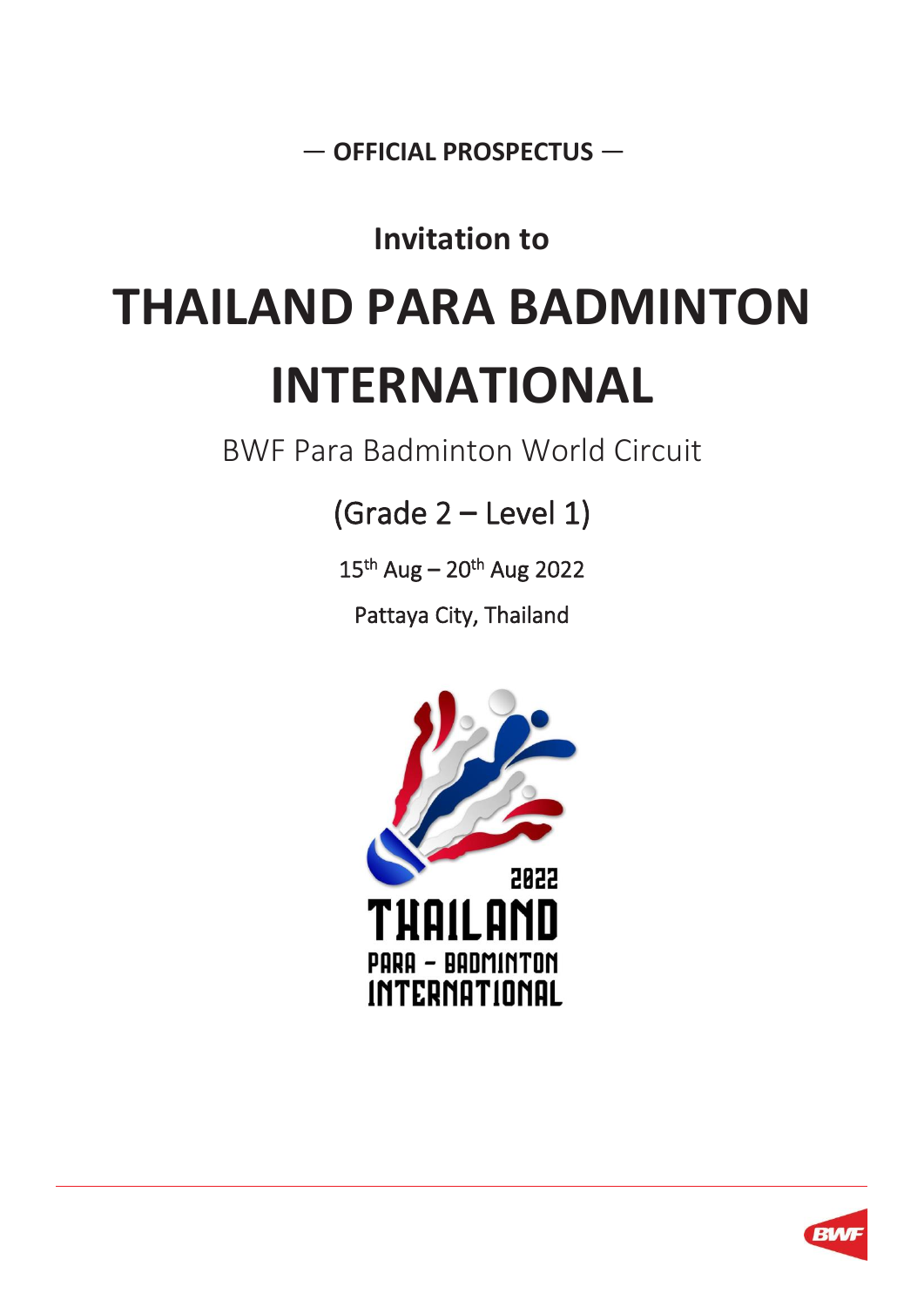### **1. General Details**

| Organiser                          | Sports Association for the Disabled of Thailand<br>under the Royal Patronage of His Majesty the King<br>286 Sports Authority of Thailand, 14 floor, Huamark, Bangkapi, Bangkok, Thailand 10240<br>E: spadtevents@gmail.com<br>W: http://www.spadt.net                                                     |
|------------------------------------|-----------------------------------------------------------------------------------------------------------------------------------------------------------------------------------------------------------------------------------------------------------------------------------------------------------|
| <b>Sanction</b>                    | <b>Badminton World Federation</b>                                                                                                                                                                                                                                                                         |
| <b>Competition Dates</b>           | Tuesday 16 <sup>th</sup> - Saturday 20 <sup>th</sup> August                                                                                                                                                                                                                                               |
| <b>Competition</b><br><b>Venue</b> | Eastern National Sports Training Center<br>304, Soi 1 Pattaya City, Bang Lamung District, Chon Buri, Thailand 20150<br>https://goo.gl/maps/7FjiE1gLSxo39sUdA                                                                                                                                              |
| <b>Media Links</b>                 | <b>SPADT Thailand</b><br>SPADT Thailand                                                                                                                                                                                                                                                                   |
| <b>Referee Team</b>                | Referee:<br>Name: TBD / Email: TBD<br><b>Deputy Referees:</b><br>Name: Karin Bester / Email: Karinbester79@gmail.com<br><b>Local Deputy Referee:</b><br>Name: TBD / Email: TBD<br><b>Technical Delegate</b><br>Name: TBD / Email: TBD                                                                     |
| <b>Useful Contacts</b>             | Paisan Rangsikitpho, Tournament Director<br>E: paisanr@gmail.com<br>Pipat Chantarapaichit, Deputy Tournament Director<br>E: pipatc62@gmail.com<br>Ramida Ruchirattikan, Visas<br>E: Spadtevnts@gmail.com<br>Ramida Ruchirattikan, Travel Agency / Transport and accommodation<br>E: Spadtevents@gmail.com |

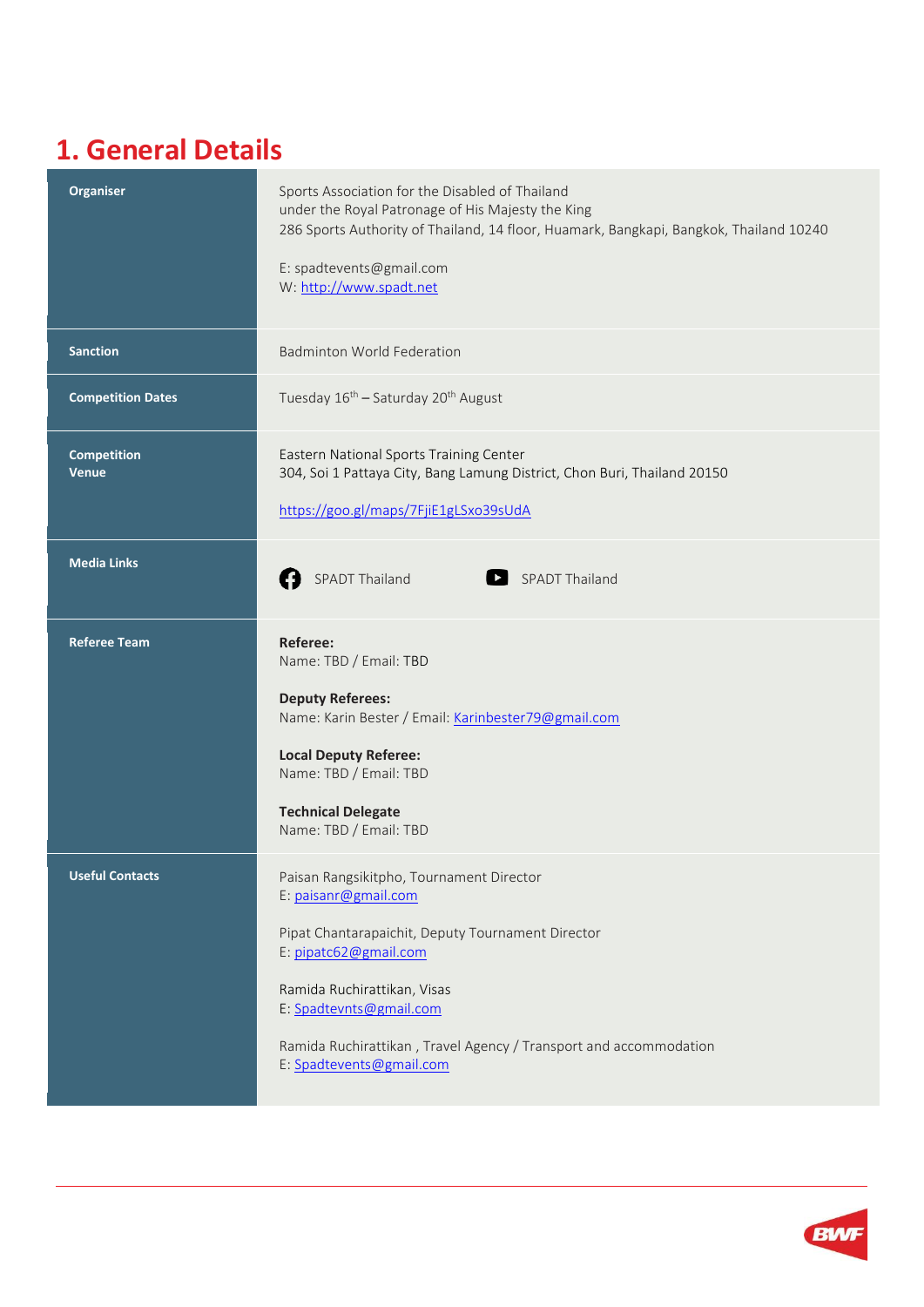| <b>Insurance</b><br>coverage                                                | Players and all members of the national delegation shall hold valid insurance for damages of<br>any nature caused to third parties. Such insurance shall cover bodily injury, including medical<br>and hospitalisation expenses incurred in the host country, as well as all expenses and costs<br>associated to repatriating the injured party to its country of residence.                                                                      |
|-----------------------------------------------------------------------------|---------------------------------------------------------------------------------------------------------------------------------------------------------------------------------------------------------------------------------------------------------------------------------------------------------------------------------------------------------------------------------------------------------------------------------------------------|
| <b>Indemnity</b>                                                            | To the extent permitted by applicable law, all players and members of the national<br>delegation shall release the BWF, the Tournament Organiser, and their respective officers,<br>officials, employees, agents and representatives, from any and all liability, damage, loss, cost<br>or expense that such players and members of the national delegation may incur as a result<br>or in connection with their participation to the Tournament. |
| <b>Participant Agreement for</b><br>Use of Photographs and<br><b>Videos</b> | Players and all members of the national delegation shall agree to give the BWF and the<br>Tournament Organiser full television and motion picture rights, including permission to film<br>players and members of the national delegation during all matches and activities around the<br>Tournament, for any commercial, news or other purpose together with the right to transfer<br>such right, including without compensation.                 |

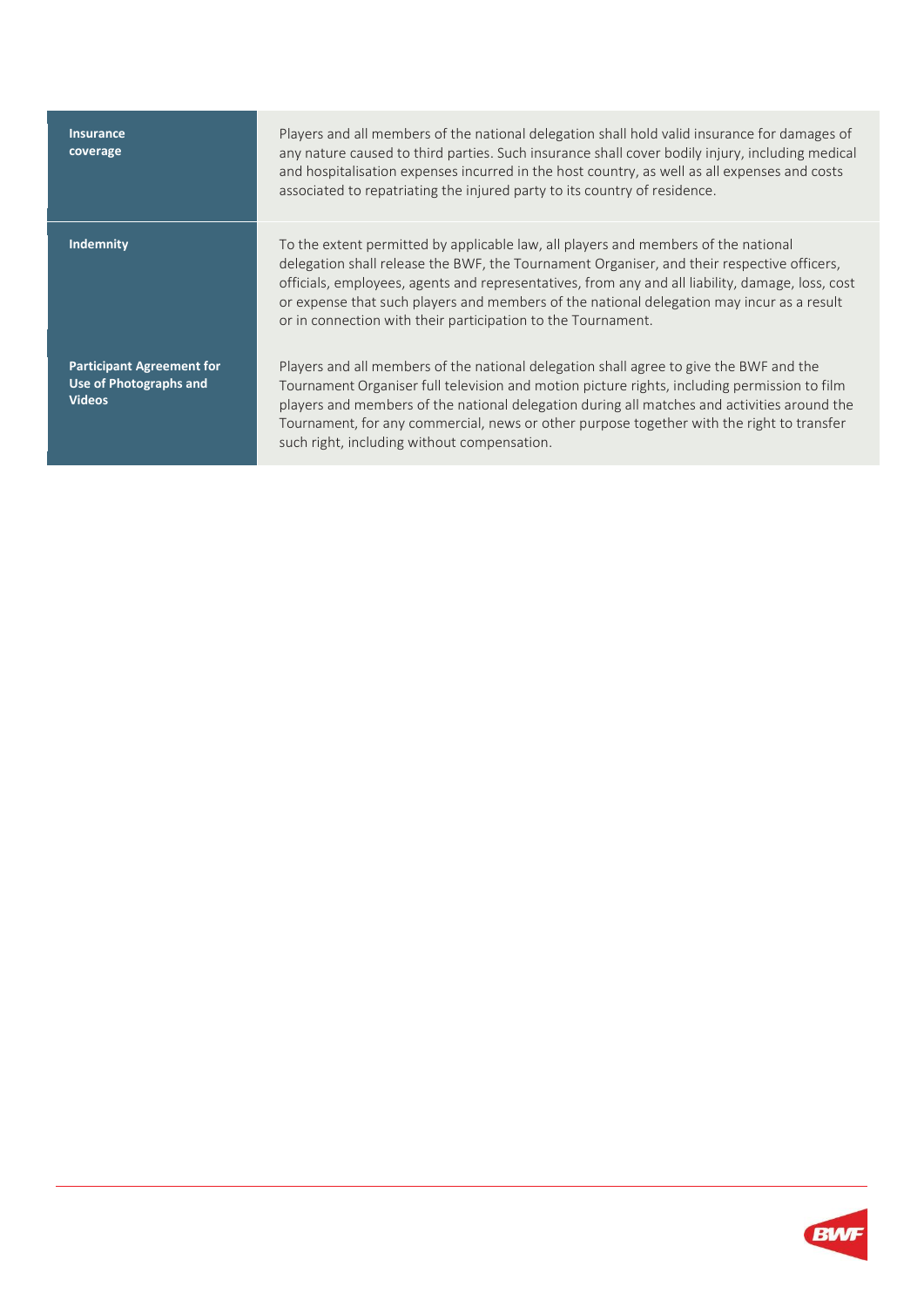# **2. Entry Details**

| <b>Entry Fees</b>                             | Player: USD 120<br>Team Officials/Accompanying person: USD 60                                                                                                                                                                                                                                                                                                                                                                                                                                                                                                                                                                                         |                         |                           |  |                      |                                                   |                      |
|-----------------------------------------------|-------------------------------------------------------------------------------------------------------------------------------------------------------------------------------------------------------------------------------------------------------------------------------------------------------------------------------------------------------------------------------------------------------------------------------------------------------------------------------------------------------------------------------------------------------------------------------------------------------------------------------------------------------|-------------------------|---------------------------|--|----------------------|---------------------------------------------------|----------------------|
|                                               | Once entry fees are paid, it is non-refundable if the person does not attend the competition. Payment<br>of entry fee is required before an athlete or team officials/accompanying person can participate in the<br>tournament or use the services provided by the host.                                                                                                                                                                                                                                                                                                                                                                              |                         |                           |  |                      |                                                   |                      |
|                                               | Please request for an invoice and banking details from the organisers before making payment. Please<br>contact Ramida Ruchirattikan through spadtevents@gmail.com                                                                                                                                                                                                                                                                                                                                                                                                                                                                                     |                         |                           |  |                      |                                                   |                      |
| <b>Regulations</b><br>(Conditions of<br>Play) | This tournament will be run in accordance with, but not limited to, the Badminton World Federation<br>(BWF) Statutes, General Competition Regulations (GCR), Para Badminton General Competition<br>Regulations (PBGCR) and BWF Para Badminton World Circuit Regulations. In the event of any dispute,<br>the decision of the Tournament Referee will be final.<br>This tournament will strictly enforce the Clothing, Equipment, and Advertising Regulations as outlined<br>in the BWF PBGCR. This includes restrictions of certain colours for shirts, shorts, and skirts to avoid<br>issues with virtual advertising on TV courts, as per GCR 21.7. |                         |                           |  |                      |                                                   |                      |
| <b>Scoring System</b>                         | Best of three games to 21 points, as per the Laws of Badminton (BWF Statute 4.1)                                                                                                                                                                                                                                                                                                                                                                                                                                                                                                                                                                      |                         |                           |  |                      |                                                   |                      |
| <b>Key Dates</b>                              | <b>Entry Deadline</b>                                                                                                                                                                                                                                                                                                                                                                                                                                                                                                                                                                                                                                 |                         |                           |  |                      | Tuesday 28 June 2022 (11:59 PM Kuala Lumpur time) |                      |
|                                               | <b>World Ranking Date for M&amp;Q Report</b>                                                                                                                                                                                                                                                                                                                                                                                                                                                                                                                                                                                                          |                         |                           |  | Tuesday 28 June 2022 |                                                   |                      |
|                                               | <b>Publication Date for M&amp;Q Report</b>                                                                                                                                                                                                                                                                                                                                                                                                                                                                                                                                                                                                            |                         |                           |  |                      |                                                   |                      |
|                                               | <b>World Ranking Date of Seeding Report</b>                                                                                                                                                                                                                                                                                                                                                                                                                                                                                                                                                                                                           |                         |                           |  | Friday 1 July 2022   |                                                   |                      |
|                                               |                                                                                                                                                                                                                                                                                                                                                                                                                                                                                                                                                                                                                                                       |                         |                           |  | Tuesday 26 July 2022 |                                                   |                      |
|                                               | <b>Publication Date for Seeding Report</b>                                                                                                                                                                                                                                                                                                                                                                                                                                                                                                                                                                                                            |                         |                           |  | Friday 29 July 2022  |                                                   |                      |
|                                               | Last Date to Withdraw without Penalty                                                                                                                                                                                                                                                                                                                                                                                                                                                                                                                                                                                                                 |                         |                           |  | Monday 1st Aug 2022  |                                                   |                      |
|                                               | <b>Draw Date</b>                                                                                                                                                                                                                                                                                                                                                                                                                                                                                                                                                                                                                                      |                         |                           |  | Tuesday 2nd Aug 2022 |                                                   |                      |
| <b>Draws</b>                                  | Draw sizes for Grade 2 Level 1 events follow the numbers stated below. Entry into the<br>tournament are determined by the current world rankings. Players of any ranking may<br>however register and be listed in the reserve list.                                                                                                                                                                                                                                                                                                                                                                                                                   |                         |                           |  |                      |                                                   |                      |
|                                               | <b>Event</b>                                                                                                                                                                                                                                                                                                                                                                                                                                                                                                                                                                                                                                          | Men's<br><b>Singles</b> | Women's<br><b>Singles</b> |  | <b>Men's Doubles</b> | <b>Women's Doubles</b>                            | <b>Mixed Doubles</b> |
|                                               | WH <sub>1</sub>                                                                                                                                                                                                                                                                                                                                                                                                                                                                                                                                                                                                                                       | 12                      | 12                        |  | 12                   |                                                   |                      |
|                                               | WH <sub>2</sub>                                                                                                                                                                                                                                                                                                                                                                                                                                                                                                                                                                                                                                       | 12                      | 12                        |  |                      | 12                                                | 12                   |
|                                               | SL <sub>3</sub>                                                                                                                                                                                                                                                                                                                                                                                                                                                                                                                                                                                                                                       | 12                      | 8                         |  |                      |                                                   |                      |
|                                               | SL <sub>4</sub>                                                                                                                                                                                                                                                                                                                                                                                                                                                                                                                                                                                                                                       | 12                      | 8                         |  | 12                   | 12                                                | 12                   |

SH 6 12 8 8 8 8 8

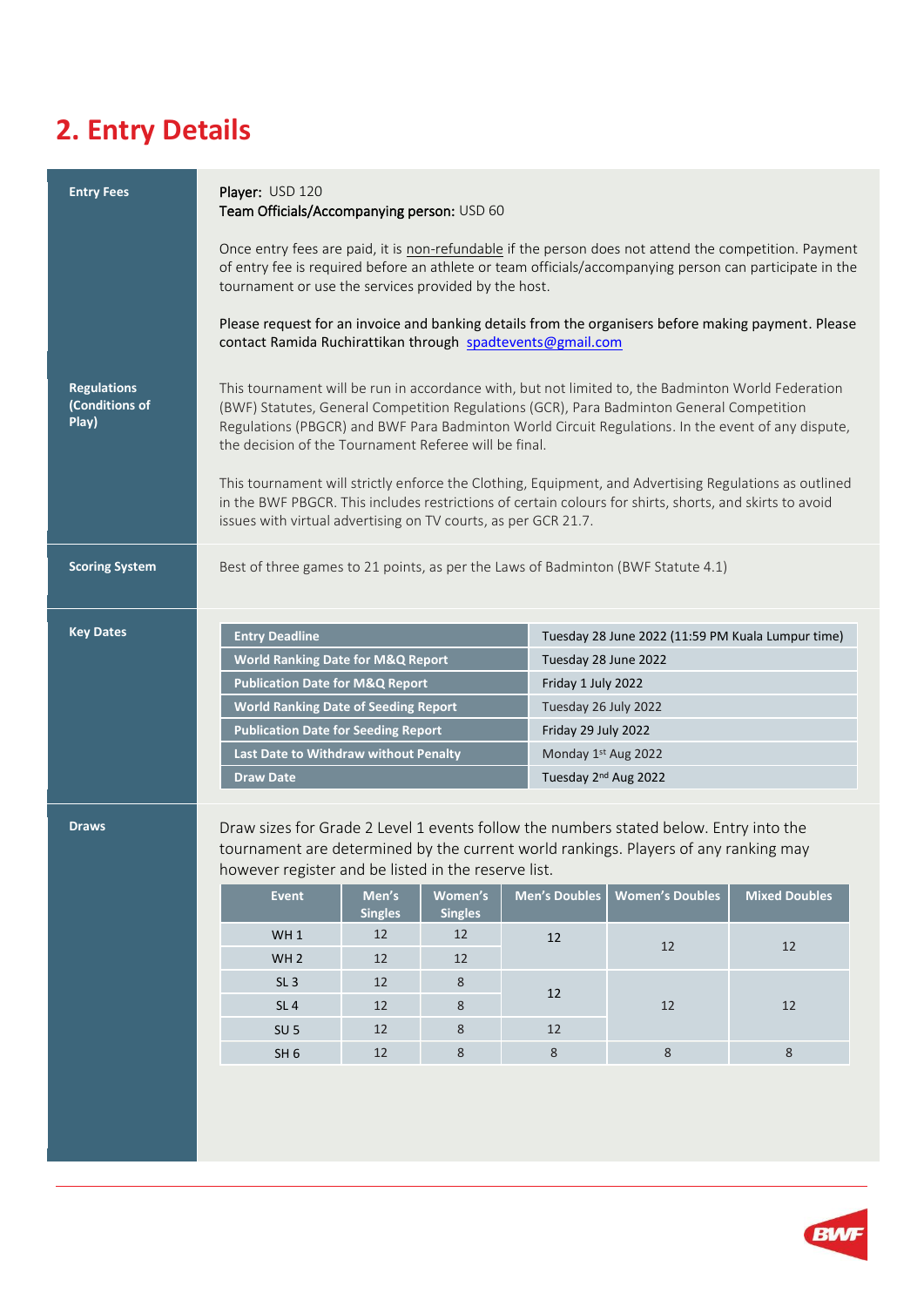| Online Entry-<br><b>International</b><br><b>Entries</b> | Entries for this tournament must be done by the Member Association using the BWF Online<br>Group Entry system, using the following link:                                                                                                                                                                                                                                    |
|---------------------------------------------------------|-----------------------------------------------------------------------------------------------------------------------------------------------------------------------------------------------------------------------------------------------------------------------------------------------------------------------------------------------------------------------------|
|                                                         | https://bwfpara.tournamentsoftware.com/tournament/311D279A-13A6-49F7-93C9-B7593152179C                                                                                                                                                                                                                                                                                      |
|                                                         | If the Member Association requires a username and password to access the system, please<br>contact the BWF at the following email address:                                                                                                                                                                                                                                  |
|                                                         | s.ramachandran@bwf.sport or hj.yee@bwf.sport                                                                                                                                                                                                                                                                                                                                |
|                                                         | The entry deadline is Tuesday, 28 June 2022 at 23:59, BWF Headquarters time (+08:00 hrs<br>GMT). Late entries will not be accepted.                                                                                                                                                                                                                                         |
|                                                         | After the entry deadline, the BWF Online Group Entry System will send notification to all<br>participating Member Associations confirming receipt of final entries.                                                                                                                                                                                                         |
|                                                         | Receipt of this notification is the conclusive evidence of receipt of entries before the deadline.                                                                                                                                                                                                                                                                          |
|                                                         | Member Associations should contact BWF immediately if such notice is not received by<br>Wednesday, 29 June at 12:00 hrs BWF Headquarters time.                                                                                                                                                                                                                              |
|                                                         | If no objection is received by BWF by Thursday, 30 June at 23:59 hrs BWF Headquarters<br>time, the entries shall be deemed to be correct. No complaints/objections will be entertained<br>after this point.                                                                                                                                                                 |
| <b>Classification</b>                                   | There is no classification at this tournament.<br>ONLY players with Sport Class Status 'Confirm' (C) and with 'Fixed Review Date' (FRD) that is after the<br>end of the tournament can participate in this tournament. Players will only be considered eligible to<br>be listed on the M&Q list when they have the appropriate classification status on the entry deadline. |
| <b>Withdrawals</b>                                      | The management of withdrawals will be run in accordance with BWF PBGCR 13 and 14                                                                                                                                                                                                                                                                                            |
|                                                         | Member Associations can withdraw their entries through the BWF Online Group Entry system until<br>the last date of withdrawal without penalty (see Key Dates Section).                                                                                                                                                                                                      |
|                                                         | Once entries are withdrawn after the entry deadline, players may not re-enter the event and/or<br>tournament.                                                                                                                                                                                                                                                               |
|                                                         | Withdrawals made after this date will incur a penalty in accordance with the BWF Table of Offences<br>and Penalties (BWF Statute 2.6).                                                                                                                                                                                                                                      |
|                                                         | Please ensure that the Tournament Referee and Host Organiser are notified immediately in writing,<br>clearly stating the reason for the withdrawal.                                                                                                                                                                                                                         |
|                                                         | If a Member Association needs to withdraw any entries once players have arrived in the host city,<br>notification of withdrawal must be made by the Team Manager in person to the Tournament Referee,<br>or Deputy Referee(s), and must also be confirmed in writing to:                                                                                                    |

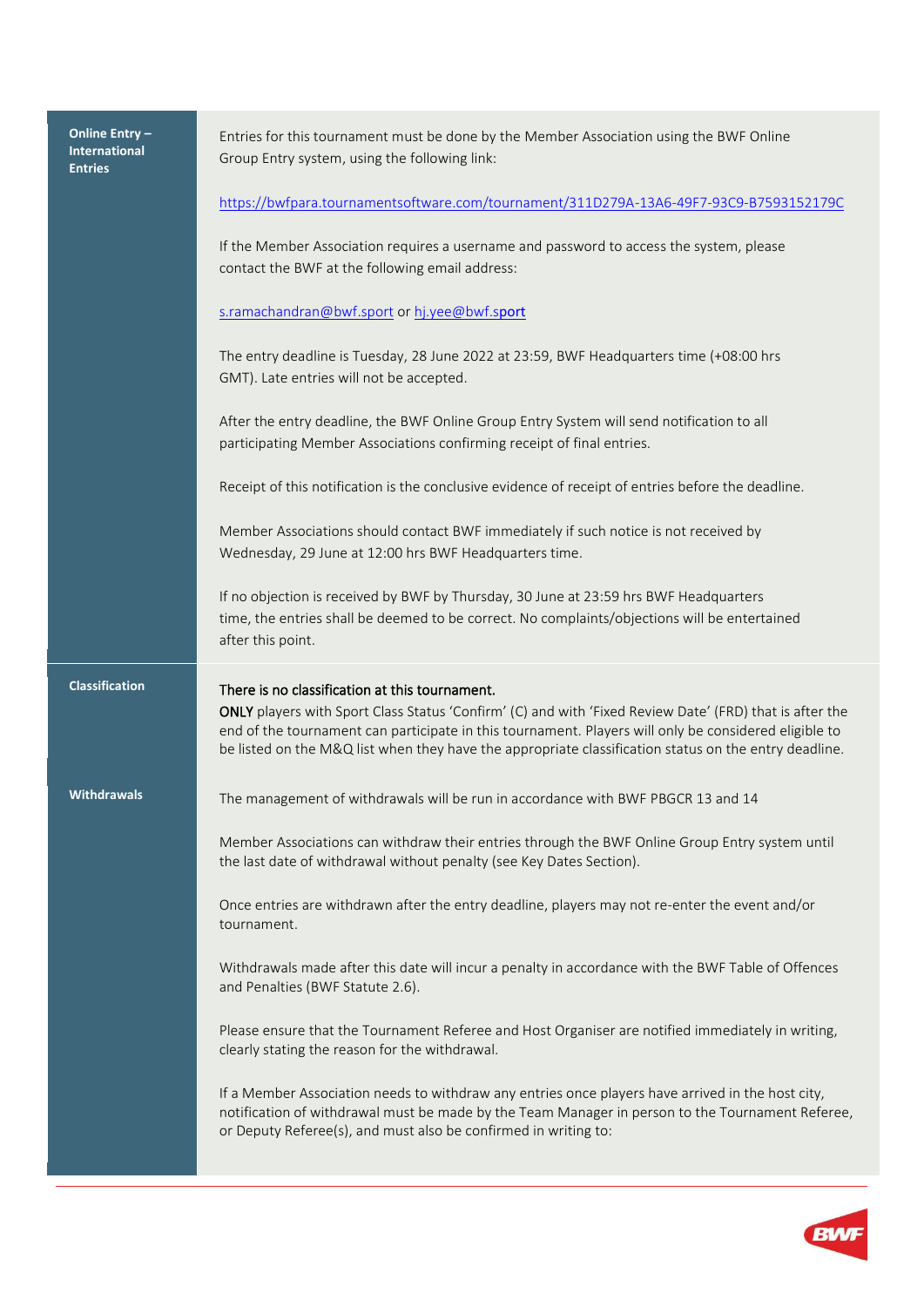Referee: TBD ; Email: TBD Technical Delegate: TBD: Email: TBD

Host Organiser Contact: Paisan Rangsikitpho, Tournament Director E: [paisanr@gmail.com](mailto:paisanr@gmail.com)

Pipat Chantarapaichit Deputy Tournament Director E: [pipatc62@gmail.com](mailto:pipatc62@gmail.com)

Syahmi Sabron [s.sabron@bwf.sport](mailto:s.sabron@bwf.sport)

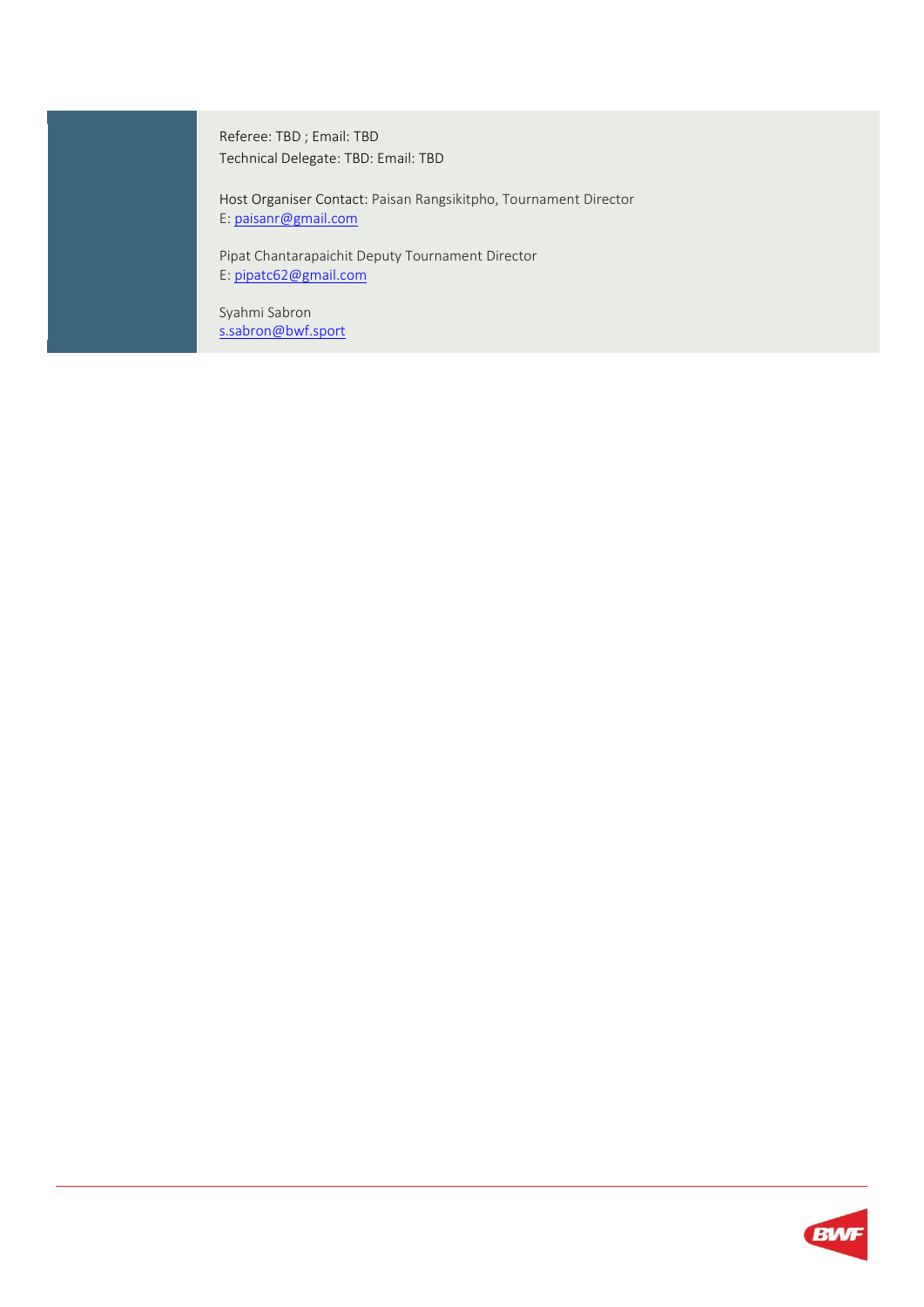#### **3. Tournament Details**

| <b>Competition Schedule</b>  | <b>Day</b>                                                                                                                                                                                                                                                                                                                                          | <b>Event</b>                                                                                       | <b>Round</b> | <b>Courts</b> | <b>Doors</b><br>Open | <b>Start</b> | <b>End</b> |
|------------------------------|-----------------------------------------------------------------------------------------------------------------------------------------------------------------------------------------------------------------------------------------------------------------------------------------------------------------------------------------------------|----------------------------------------------------------------------------------------------------|--------------|---------------|----------------------|--------------|------------|
|                              | Tuesday<br>16th August                                                                                                                                                                                                                                                                                                                              | MS/WS/MD/WD/XD                                                                                     | <b>GR</b>    | 5             | 08:00                | 09:00        | 21:00      |
|                              | Wednesday<br>17th August                                                                                                                                                                                                                                                                                                                            | MS/WS/MD/WD/XD                                                                                     | <b>GR</b>    | 5             | 08:00                | 09:00        | 21:00      |
|                              | Thursday<br>18 <sup>th</sup> August                                                                                                                                                                                                                                                                                                                 | MS/WS/MD/WD/XD                                                                                     | GR/QF        | 5             | 08:00                | 09:00        | 20:00      |
|                              | Friday<br>19th August                                                                                                                                                                                                                                                                                                                               | MS/WS/MD/WD/XD                                                                                     | <b>SF</b>    | 5             | 08:00                | 09:00        | 19:00      |
|                              | Saturday<br>20 <sup>th</sup> August                                                                                                                                                                                                                                                                                                                 | MS/WS/MD/WD/XD                                                                                     | F            | 4             | 09:00                | 10:00        | 14:00      |
|                              | end times are approximate.                                                                                                                                                                                                                                                                                                                          | Times and order of play may be changed at the discretion of the Tournament Referee and BWF and all |              |               |                      |              |            |
|                              |                                                                                                                                                                                                                                                                                                                                                     |                                                                                                    |              |               |                      |              |            |
| <b>Official Shuttle</b>      | Yonex AS50                                                                                                                                                                                                                                                                                                                                          |                                                                                                    |              |               |                      |              |            |
| <b>Number of courts</b>      | 5 (2 WHEELCHAIR, 3 STANDING)                                                                                                                                                                                                                                                                                                                        |                                                                                                    |              |               |                      |              |            |
| <b>Wheelchair floor type</b> | <b>WOODEN</b>                                                                                                                                                                                                                                                                                                                                       |                                                                                                    |              |               |                      |              |            |
| <b>Practice Facilities</b>   | <b>Practice Facility Information:</b>                                                                                                                                                                                                                                                                                                               |                                                                                                    |              |               |                      |              |            |
|                              | • Location: Eastern National Sports Training Center<br>• Number of Courts: 5 courts<br>• Schedule: 9:00 - 18:00<br>• Booking/Reservation information: Booking for practice court made through member<br>association. Individual booking may not be accepted.<br>Email: sukee55@hotmail.com<br>Practice session slots will be determined by the BWF. |                                                                                                    |              |               |                      |              |            |
| <b>Player Facilities</b>     | Player Lounge Information:                                                                                                                                                                                                                                                                                                                          |                                                                                                    |              |               |                      |              |            |
|                              | • Location: Eastern National Sports Training Center<br>· Schedule: Available Monday - Saturday<br>· Facilities Description: Live score/streaming, seats, physio bed.                                                                                                                                                                                |                                                                                                    |              |               |                      |              |            |
|                              | <b>Stringing Services:</b>                                                                                                                                                                                                                                                                                                                          |                                                                                                    |              |               |                      |              |            |
|                              | • Schedule: TBC<br>• Cost: 25 USD                                                                                                                                                                                                                                                                                                                   | • Location: Eastern National Sports Training Center                                                |              |               |                      |              |            |

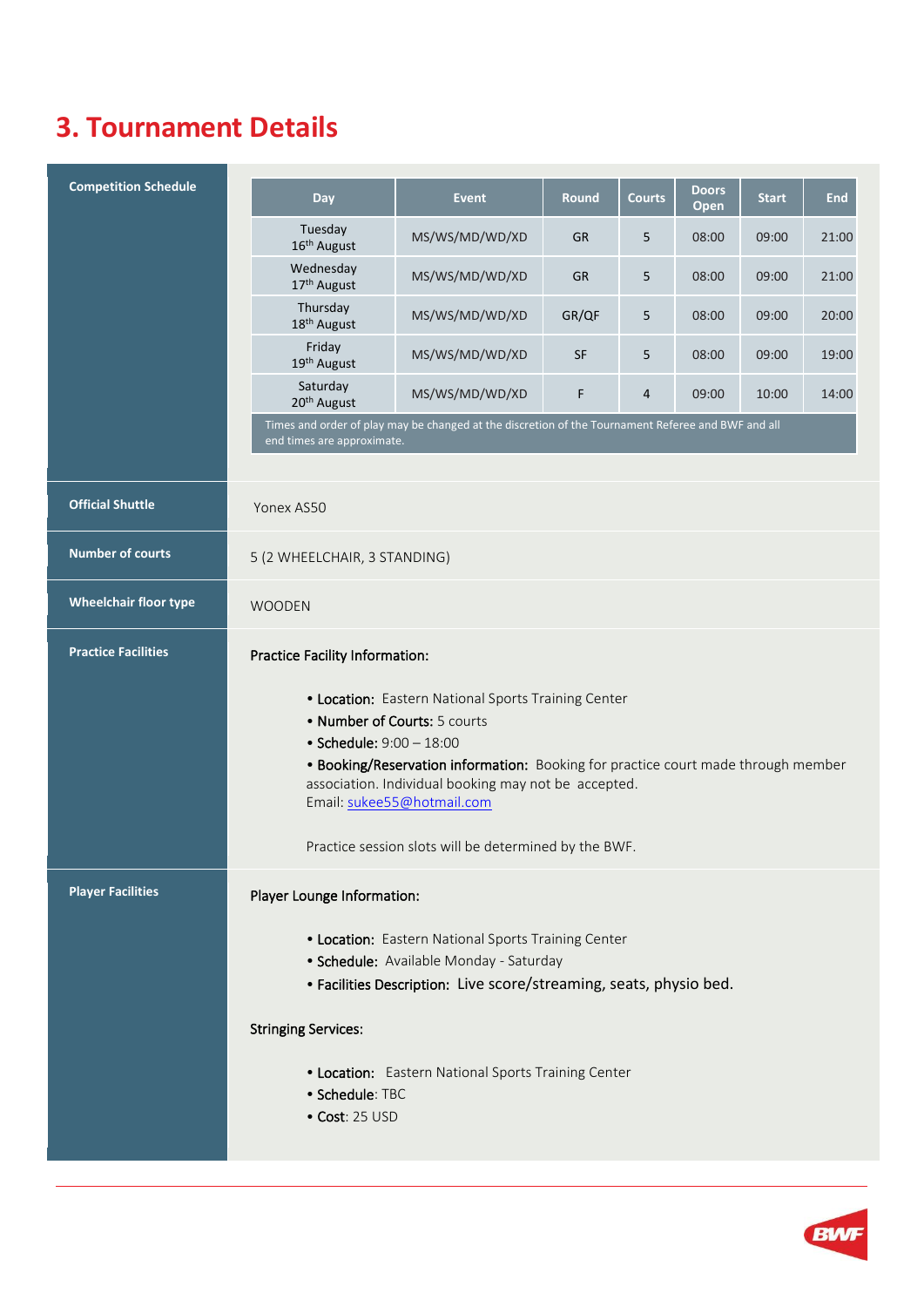|                                          | Wheelchair & Prosthetic Repair Services:                                                                                                                                                                                                                                                                      |                                                                   |                                                                                                    |  |  |
|------------------------------------------|---------------------------------------------------------------------------------------------------------------------------------------------------------------------------------------------------------------------------------------------------------------------------------------------------------------|-------------------------------------------------------------------|----------------------------------------------------------------------------------------------------|--|--|
|                                          | • Location: Eastern National Training Center                                                                                                                                                                                                                                                                  |                                                                   |                                                                                                    |  |  |
|                                          | • Schedule: TBC                                                                                                                                                                                                                                                                                               |                                                                   |                                                                                                    |  |  |
|                                          | • Cost: TBC                                                                                                                                                                                                                                                                                                   |                                                                   |                                                                                                    |  |  |
|                                          |                                                                                                                                                                                                                                                                                                               |                                                                   |                                                                                                    |  |  |
| Team Managers'                           | The Team Managers' Meeting will be held at the following:                                                                                                                                                                                                                                                     |                                                                   |                                                                                                    |  |  |
| <b>Meeting</b>                           | Date: Sunday 14th August                                                                                                                                                                                                                                                                                      |                                                                   |                                                                                                    |  |  |
|                                          | <b>Time: 13:00 hrs</b>                                                                                                                                                                                                                                                                                        |                                                                   |                                                                                                    |  |  |
|                                          | Location: Eastern National Sports Training Center, meeting room                                                                                                                                                                                                                                               |                                                                   |                                                                                                    |  |  |
|                                          | It is mandatory for all participating Member Associations (represented by designated Team<br>Manager) to attend the Team Managers' Meeting. Member Associations will be penalised for<br>failing to attend, in accordance with the BWF Table of Offences and Penalties (Para Badminton)<br>(BWF Statute 2.6). |                                                                   |                                                                                                    |  |  |
|                                          | Member Associations are allowed to request representation by another Member Association,<br>provided that the Tournament Referee is notified in advance and approves.                                                                                                                                         |                                                                   |                                                                                                    |  |  |
| <b>Umpire Briefing</b>                   | The Umpire Briefing will be held at the following:                                                                                                                                                                                                                                                            |                                                                   |                                                                                                    |  |  |
|                                          | • Date: Monday 15th August                                                                                                                                                                                                                                                                                    |                                                                   |                                                                                                    |  |  |
|                                          | • Time: 14:30 hrs                                                                                                                                                                                                                                                                                             |                                                                   |                                                                                                    |  |  |
|                                          |                                                                                                                                                                                                                                                                                                               | • Location: Eastern National Sports Training Center, meeting room |                                                                                                    |  |  |
|                                          |                                                                                                                                                                                                                                                                                                               |                                                                   |                                                                                                    |  |  |
| <b>Presentation</b><br><b>Ceremonies</b> | All prize ceremonies will take place on Saturday, 20 August 2022, immediately after the<br>conclusion of final matches. Medals/trophies/other will be presented to all champions, finalists,<br>and semi finalists                                                                                            |                                                                   |                                                                                                    |  |  |
|                                          | In accordance with Player Commitment Regulations (BWF Statue 5.3.6), all players participating<br>in the finals of a tournament must attend the final ceremonies directly after the match or must<br>follow the instructions given by the organisers regarding ceremony protocol.                             |                                                                   |                                                                                                    |  |  |
|                                          | No equipment, including rackets and flags, are allowed to be brought onto the podium.<br>Clothing worn during the ceremony must be in accordance with the BWF GCR. Wheelchair<br>players are required to attend the ceremony in their wheelchairs.                                                            |                                                                   |                                                                                                    |  |  |
| <b>Accreditation</b>                     | Access to Tournament venues and other services is provided through personalised and<br>photographic accreditation.                                                                                                                                                                                            |                                                                   |                                                                                                    |  |  |
|                                          | <b>Number of Member</b><br><b>Association Players</b>                                                                                                                                                                                                                                                         | <b>Number of Team Officials</b><br><b>Accreditations</b>          |                                                                                                    |  |  |
|                                          | Three or less                                                                                                                                                                                                                                                                                                 | $\mathbf{1}$                                                      |                                                                                                    |  |  |
|                                          | Four to Seven                                                                                                                                                                                                                                                                                                 | 3                                                                 |                                                                                                    |  |  |
|                                          | Eight to 15                                                                                                                                                                                                                                                                                                   | 4                                                                 |                                                                                                    |  |  |
|                                          | 16 or more                                                                                                                                                                                                                                                                                                    | 5                                                                 |                                                                                                    |  |  |
|                                          |                                                                                                                                                                                                                                                                                                               |                                                                   | Any additional team officials that teams would like to bring will require the approval of the BWF. |  |  |
|                                          | Please contact s.sabron@bwf.sport                                                                                                                                                                                                                                                                             |                                                                   |                                                                                                    |  |  |

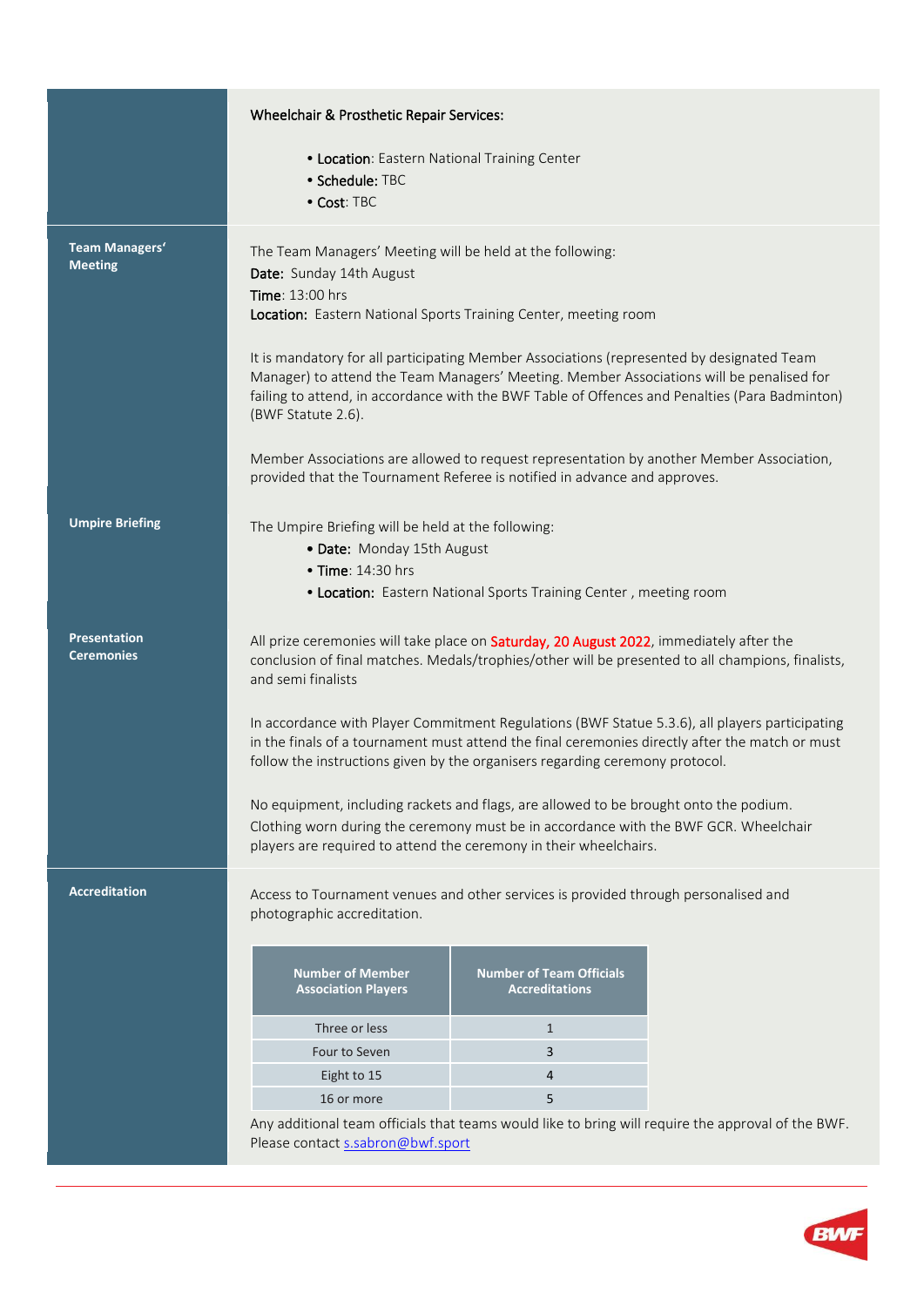|                                                      | The price of entry fee is chargeable to replace any lost or damaged accreditation passes on each<br>occasion, charged to the respective Member Association.                                                                                        |
|------------------------------------------------------|----------------------------------------------------------------------------------------------------------------------------------------------------------------------------------------------------------------------------------------------------|
|                                                      | The tournament reserves the right to refuse entry into any accredited venue or area or service<br>(e.g. transportation) as a result of damaged or missing accreditation.                                                                           |
|                                                      | The fraudulent use of accreditation is strictly prohibited, and will result in access rights being<br>removed, and penalties being applied.                                                                                                        |
| <b>Medical Services</b>                              | A medical officer and physiotherapist service will be available during the tournament, free of<br>charge to players.                                                                                                                               |
| <b>Anti-Doping</b>                                   | Doping control in badminton, in accordance with BWF Anti-Doping Regulations, is conducted out-<br>of-competition and in-competition with the collection of urine and/or blood samples.                                                             |
|                                                      | Athletes are responsible for any substance found in their body. Before an athlete takes any<br>medication, they should check with their doctor, and if necessary, get a Therapeutic Use<br>Exemption (TUE).                                        |
|                                                      | For more information about anti-doping, please visit the BWF website:<br>https://corporate.bwfbadminton.com/integrity/anti-doping-overview/                                                                                                        |
| <b>Badminton Integrity</b>                           | Section 2.4 of the BWF Statutes (Code of Conduct in Relation to Betting, Wagering and Irregular<br>Match Results) relates to anti-corruption and anti-match manipulation, and this code applies to<br>all participants at this tournament.         |
|                                                      | To protect the integrity of BWF sanctioned tournaments, participants are not allowed to bet in<br>any way on badminton matches, respect the principle of fair play, and shall not attempt to<br>influence the course or result of a game or match. |
|                                                      | Every person has an obligation to report to the BWF any approaches by anyone to gather inside<br>information or to change the outcome of a matches.                                                                                                |
|                                                      | For more information, please refer to BWF's website:                                                                                                                                                                                               |
|                                                      | https://corporate.bwfbadminton.com/integrity/anti-match-fixing-overview/                                                                                                                                                                           |
| <b>Compliance with</b><br><b>General Competition</b> | GCR 7.9:                                                                                                                                                                                                                                           |
| <b>Regulations Clause 7.9</b>                        | "In making or authorising entries, the Member concerned is reconfirming its acceptance, and<br>acceptance by the Players being entered, of the BWF's regulations and Disciplinary processes."                                                      |

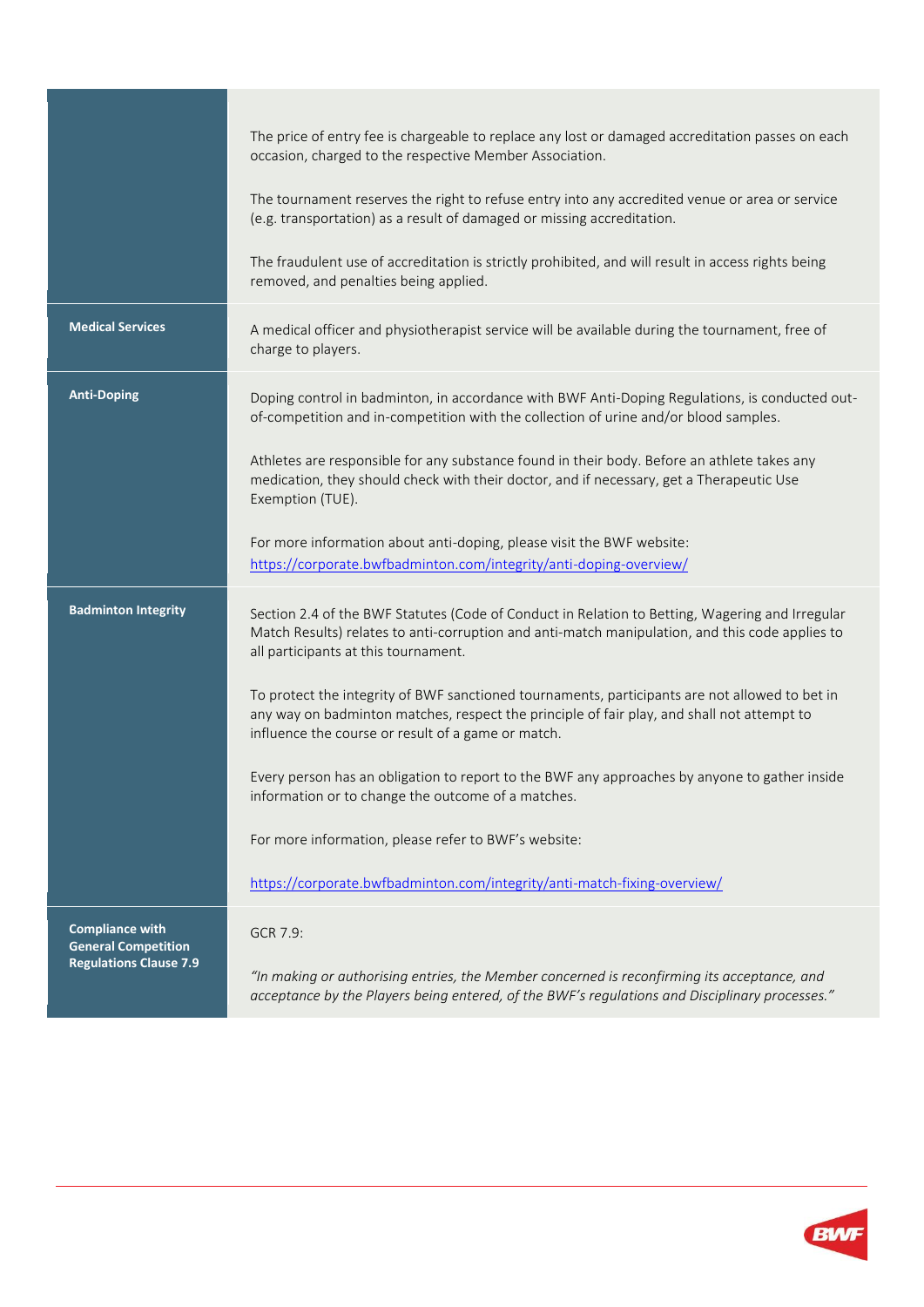## **4. Travel & Visa Details**

| <b>Transport</b>          | Complimentary transportation will be provided by the tournament between the official venues:<br>competition venue, official hotel(s), practice venue (if separate from the competition venue), and<br>the following transportation hubs:<br>- Suvarnabhumi Airport (BKK)<br>- Don Mueang International Airport (DMK) |
|---------------------------|----------------------------------------------------------------------------------------------------------------------------------------------------------------------------------------------------------------------------------------------------------------------------------------------------------------------|
|                           | To request transportation, please complete and return the Transportation Request Form by<br>Monday 25 July 2022 to Ramida Ruchirattikan. Email. spadtevents@gmail.com                                                                                                                                                |
|                           | Airport pickup will be provided from 12 <sup>th</sup> Aug 2022<br>Airport drop off will be provided until 21st Aug 2022                                                                                                                                                                                              |
|                           | Coordinator's name: Ramida Ruchirattikan<br>Email: spadtevents@gmail.com<br>Phone number: +66971598979                                                                                                                                                                                                               |
|                           |                                                                                                                                                                                                                                                                                                                      |
| <b>Visas</b>              | If a visa is required to enter Thailand, we can provide a letter of invitation to assist with your<br>application.                                                                                                                                                                                                   |
|                           | Please complete and return the Visa Support Request Form by 15 July 2022                                                                                                                                                                                                                                             |
|                           | The tournament host and hosting Member Association will only communicate with a Member<br>Association, and the hosting Member Association will only provide a visa support letter if the<br>form is completed accurately and comprehensively, and supporting documentation is provided,<br>where requested.          |
|                           | The tournament host and hosting Member Association accepts no responsibility for withdrawals<br>made due to late or refused visa applications.                                                                                                                                                                       |
|                           | It is the responsibility of the Member Association to apply for the necessary visas in sufficient<br>time, and all matters should be directed to the Embassy in charge.                                                                                                                                              |
|                           | Any visa support letter issued by the tournament host does not guarantee entry into Spain; the<br>final decision is made the Government of Spain                                                                                                                                                                     |
| <b>COVID-19 Protocols</b> | COVID-19 Protocols may be in place for this event. Team managers will be communicated if<br>protocols are in place at later date.                                                                                                                                                                                    |

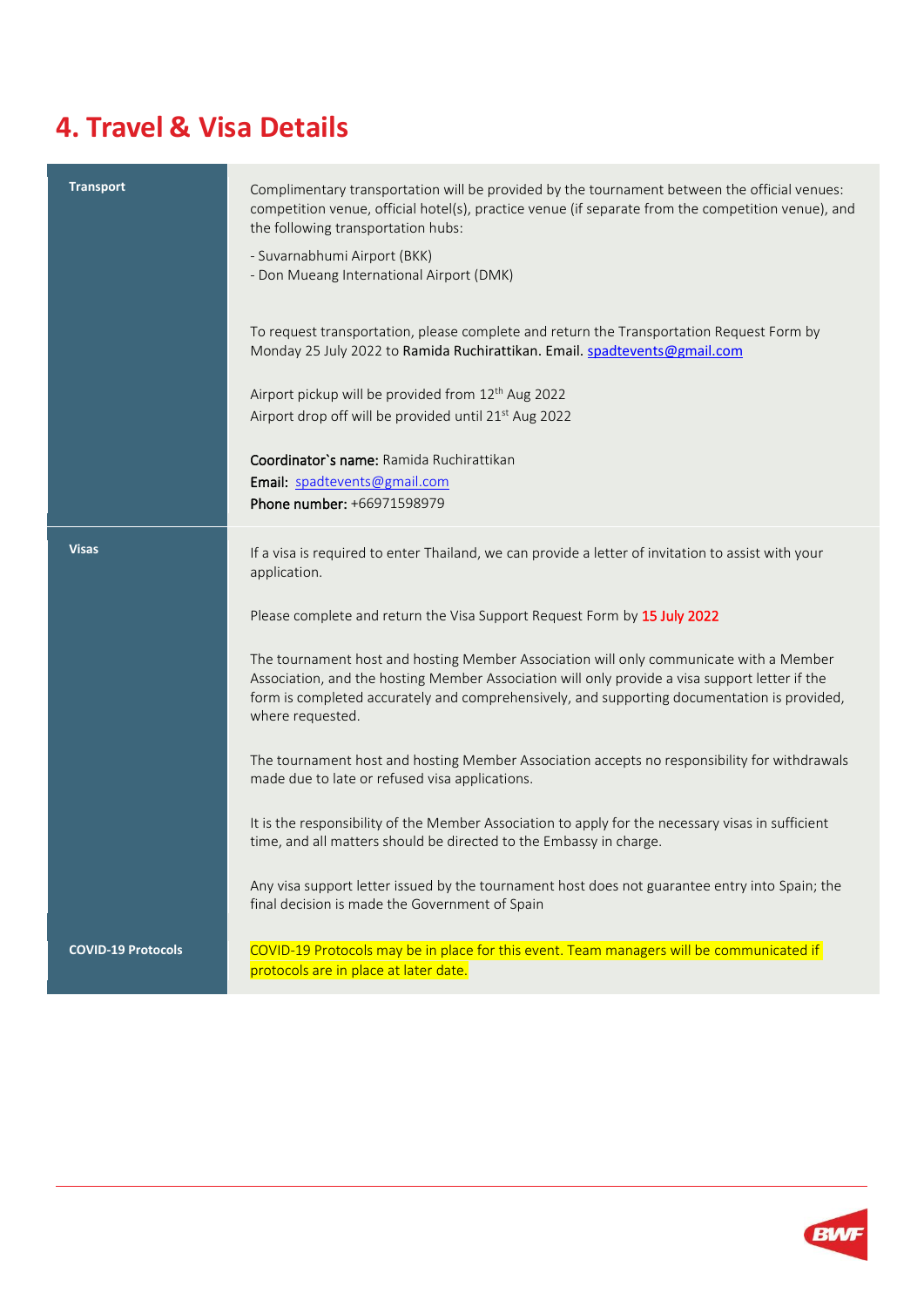#### **5. Accommodation Details**

| Official hotel(s)              |                                                                                                                                             |                                                                                                         |  |  |
|--------------------------------|---------------------------------------------------------------------------------------------------------------------------------------------|---------------------------------------------------------------------------------------------------------|--|--|
| Hotel Name                     | <b>Grand Jomtien Palace</b>                                                                                                                 |                                                                                                         |  |  |
| Address                        | 356, 12 Jomtien Sai Nung, Pattaya City, Bang Lamung District, Chon Buri<br>20260                                                            |                                                                                                         |  |  |
| <b>Rooms</b><br>available      |                                                                                                                                             |                                                                                                         |  |  |
| Wheelchair<br>Adapted<br>rooms | Yes, limited availability, mix of fully adapted and semi-adapted rooms.<br>Rooms will be distributed based off requests and classification. |                                                                                                         |  |  |
| Rates                          | Single<br>$\bullet$                                                                                                                         | 120 USD<br>$\bullet$<br><b>Bed &amp; Breakfast</b><br>$\bullet$<br>Includes transportation<br>$\bullet$ |  |  |
|                                | Double                                                                                                                                      | 130 USD<br>$\bullet$<br><b>Bed &amp; Breakfast</b><br>$\bullet$<br>Includes transportation<br>$\bullet$ |  |  |

Please complete and return the Accommodation Request Form by 25 July 2022

Payment policy – Rooms will be invoice to the contact person on the Accommodation Request form. Payment must be made by the 1 August 2022. Failure to make Bank Transfer will result in room bring cancelled.

Cancellation policy – Rooms may be cancelled before 1 Aug 2022 with no cost. Any rooms cancelled after the 1 August will not accepted.

Please send transaction slip after payment complete through email [spadtevents@gmail.com](mailto:spadtevents@gmail.com) and [pipatc62@gmail.com](mailto:pipatc62@gmail.com)

#### Contact Person

Name: Ramida Ruchirattikan Phone: +66971598979 Email: [spadtevents@gmail.com](mailto:spadtevents@gmail.com)